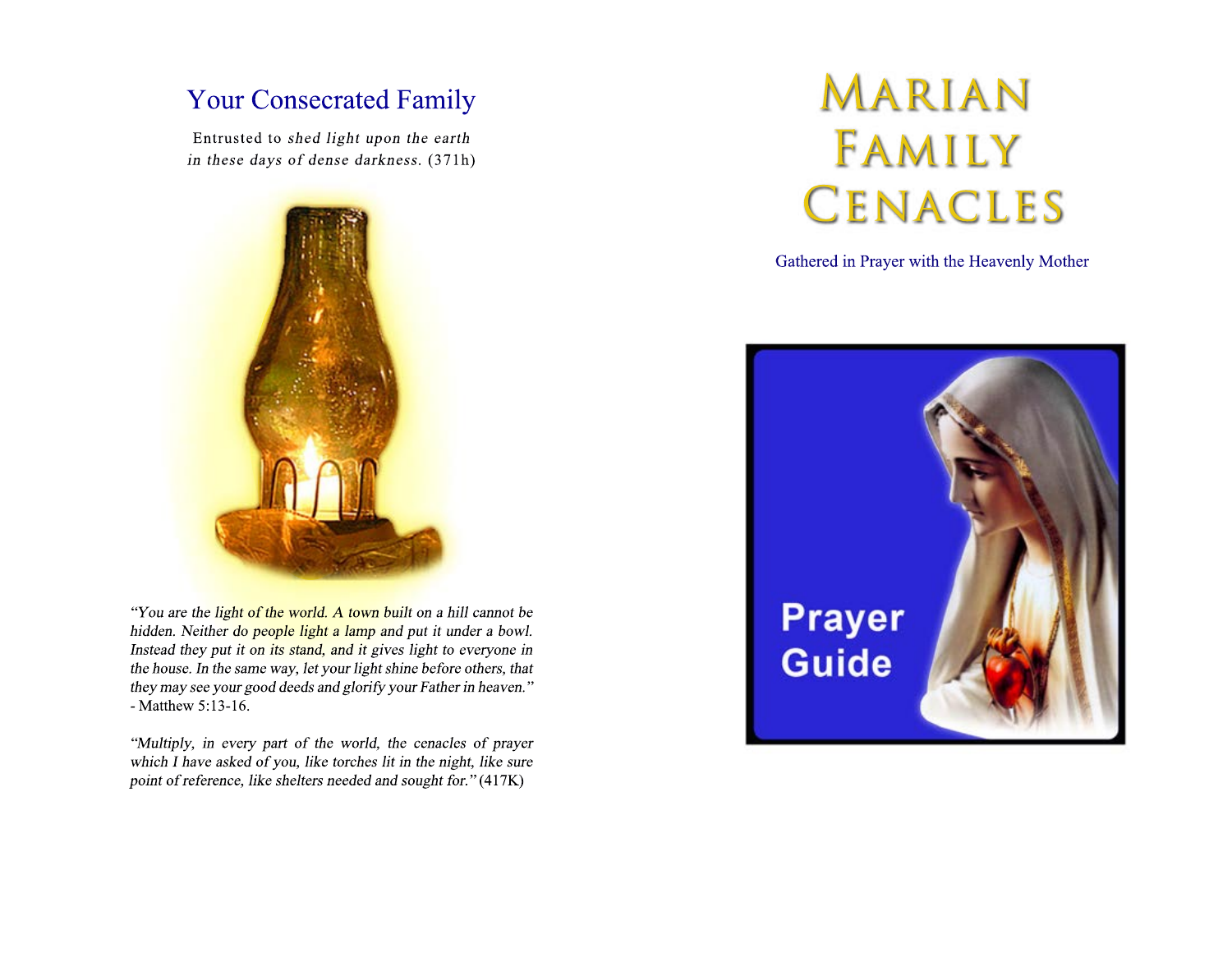## **COME HOLY SPIRIT, I NEED YOU**

### **Refrain:**

Come, Holy Spirit, I need you, Come, Holy Spirit, I pray Come in your strength and your power, Come in your own gentle way.

- 1. Come as a wisdom to children, Come as new sight to the blind Come, Lord, as strength to my weakness, Take me, soul, body and mind. (Ref.)
- 2. Come as a rest to the weary, Come as a balm for the sore. Come as a dew to my dryness, Fill me with joy ever more. (Ref.)
- 3. Come like a spring in the desert, Come to the withered of soul O let your sweet healing power, Touch me and make me whole. (Ref.)



**Entrustment of the Home to Mary Help of Christians**

Most Holy Virgin Mary, appointed by God to be the Help of Christians, we choose you as the Mother and Protectress of our home.

We ask you to favor us with your powerful protection. Preserve our home from every danger; from fire, flood, lightning, storms, earthquakes, thieves, vandals, and from every other danger.

Bless us, protect us, defend us, keep us as your own, all the people who dwell in this home. Protect them from all accidents and misfortunes, but above all obtain for them the most important grace of avoiding sin.

Mary, Help of Christians pray for all those who live in this home which is entrusted to you.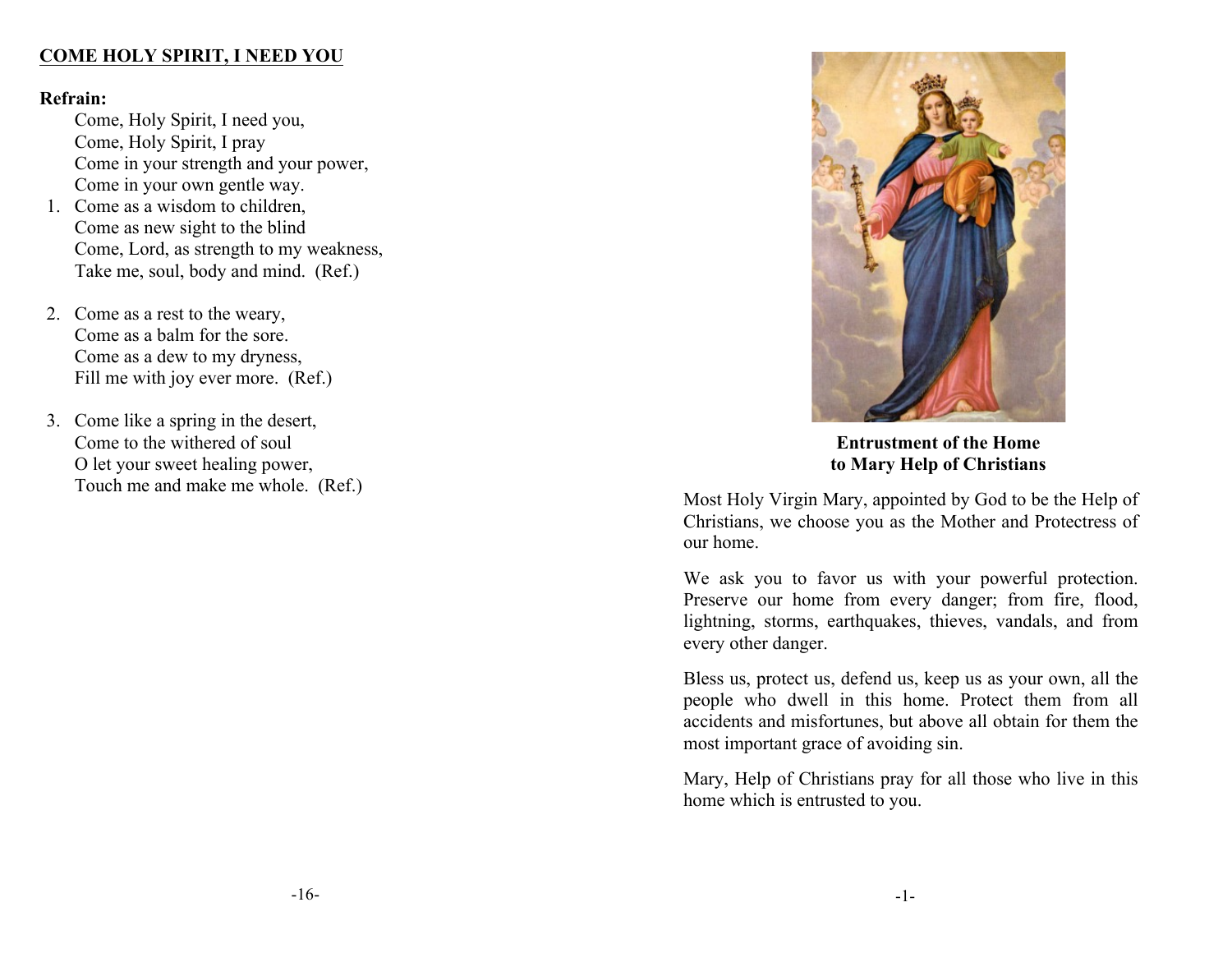## **Prayers to the Five Wounds of Jesus**

To the wounds in your right hand. In the name of the Father, the Son and the Holy Spirit.

To the wounds in your left hand. In the name of the Father, the Son and the Holy Spirit.

To the wounds in your right foot. In the name of the Father, the Son and the Holy Spirit.

To the wounds in your left foot In the name of the Father, the Son and the Holy Spirit.

To the wounds in your side. In the name of the Father, the Son and the Holy Spirit

## **Anima Christi (Soul of Christ)**

Soul of Christ, sanctify me. Body of Christ, save me. Blood of Christ, inebriate me. Water from the side of Christ, wash me. Passion of Christ, strengthen me. Oh, good Jesus, hear me. Within Thy wounds, hide me. Permit me not to be separated from Thee. From the malignant enemy, defend me. In the hour of my death, call me. And bid me come unto Thee.

That I may praise Thee with Thy saints. Now and forever! Amen

*The host family who receives the crucifix for the first time recites the above prayers together. Every member takes turn in reciting each line (To the wounds….) with the crucifix placed on his/her heart and will make the sign of the cross with the crucifix.*

*The 5-Wounds prayer could also be included in in the morning and evening prayers.*

## **BRING FLOWERS OF THE RAREST**

## **Refrain:**

O Mary, we crown thee with blossoms today! Queen of the Angels and Queen of the May. O Mary, we crown thee with blossoms today, Queen of the Angels and Queen of the May.

- 1. Bring flowers of the rarest, bring blossoms the fairest, From garden and woodland and hillside and dale. Our full hearts are swelling, our glad voices telling The praise of the loveliest flower of the vale! (Ref.)
- 2. Their lady they name thee, their mistress proclaim thee, Ah, grant that thy children on earth be as true as long as the bowers are radiant with flowers, as long as the azure shall keep its bright hue. (Ref.)
- 3. Sing gaily in chorus; the bright angels o'er us re-echo the strains we begin upon earth; their harps are repeating the notes of our greeting, for Mary herself is the cause of our mirth. (Ref.)

## **SPIRIT SONG**

1. O let the Son of God enfold you With His Spirit and His love Let Him fill your heart and satisfy your soul O let Him have the things that hold you And His Spirit like a dove Will descend upon your life and make you whole. (Ref)

## **Refrain.**

Jesus, O Jesus Come and fill Your lambs Jesus, O Jesus Come and fill Your lambs

2. O come and sing this song with gladness As your hearts are filled with joy Lift your hands in sweet surrender to His name O give Him all your tears and sadness Give Him all your years of pain And you'll enter into life in Jesus' name. (Ref)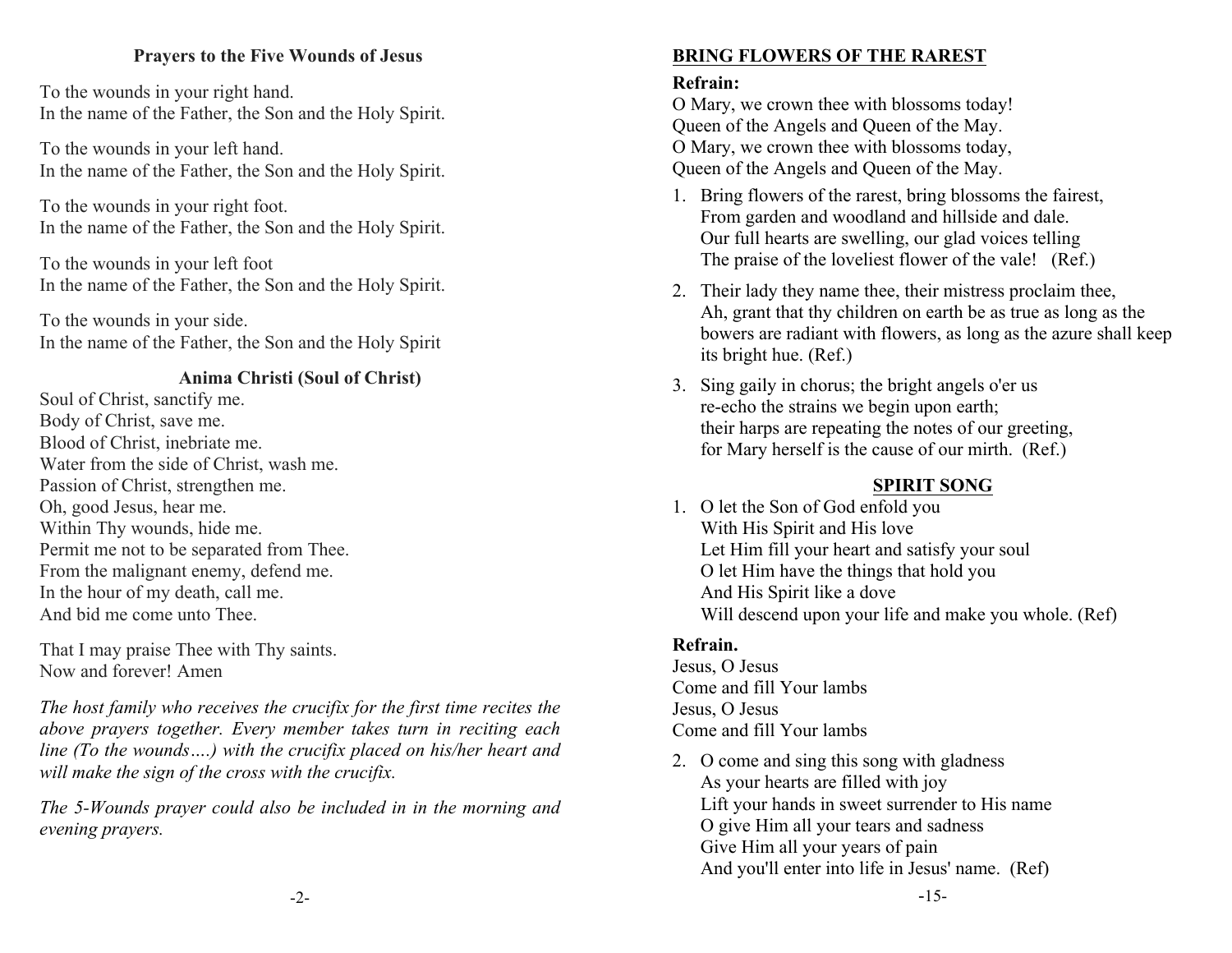Advocate and loving Mother, Mediatrix of all grace! Heaven's blessings she dispenses, On our sinful human race.

All our graces flow through Mary; All then join her praise to sing: Fairest work of all creation, Mother of creation's King.

Sing in songs of peace unending, Call upon her lovingly: Seat of wisdom, Gate of heaven, Morning star upon the sea.

## **HAIL MARY, GENTLE WOMAN**

Hail Mary, full of grace, the Lord is with you. Blessed are you among women and blest is the fruit of your womb, Jesus.

Holy Mary, Mother of God, Pray for us sinners now and at the hour of death. Amen.

## **Refrain:**

Gentle woman, quiet light, Morning star, so strong and bright, Gentle Mother, peaceful dove, Teach us wisdom; teach us love.

- 1. You were chosen by the Father. You were chosen for the Son. You were chosen from all women,. And for woman, shining one. (Ref.)
- 2. Blessed are you among women. Blest in turn all women, too. Blessed they with peaceful spirits. Blessed they with gentle hearts. (Ref.)

## **BASIC CENACLE FORMAT**

**I. The Sign of the Cross.**

*In the name of the Father, and of the Son, and of the Holy Spirit. Amen* .

#### **II. Prayer to the Holy Spirit**

"Holy Spirit, be with us today. Be our teacher, our guide, our counselor, and our friend. Fill us with your gifts, especially the gifts of wisdom, discernment, knowledge, understanding, compassion, love and awe in God's presence. In all that we think, say and do, let it be in accordance with your most holy and perfect will. We ask this in Jesus' Name. **Amen.**

## **III. Binding Prayer**

With this rosary I bind my children, all the children of the world especially the unborn children to the Immaculate Heart of Mary.

## **IV. The Rosary**

*Meditation on the Mysteries: You may select Rosary meditations from those included in the booklet. (Pages 24 –38 and M2 -M30 found in the Meditation Guide), or any other meditation of your choice.*

## **Prayers for Praying the Rosary**

### **The Apostle's Creed**

I believe in God, the Father Almighty, Creator of Heaven and earth; and in Jesus Christ, His only Son, Our Lord, Who was conceived by the Holy Spirit, born of the Virgin Mary, He suffered under Pontius Pilate, was crucified; died, and was buried. He descended into hell; on the third day He rose again from the dead; He ascended into Heaven, seated at the right hand of God, the Father Almighty; from there He will come to judge the living and the dead.

I believe in the Holy Spirit, the holy Catholic Church, the communion of saints, the forgiveness of sins, the resurrection of the body, and the life everlasting. **Amen.**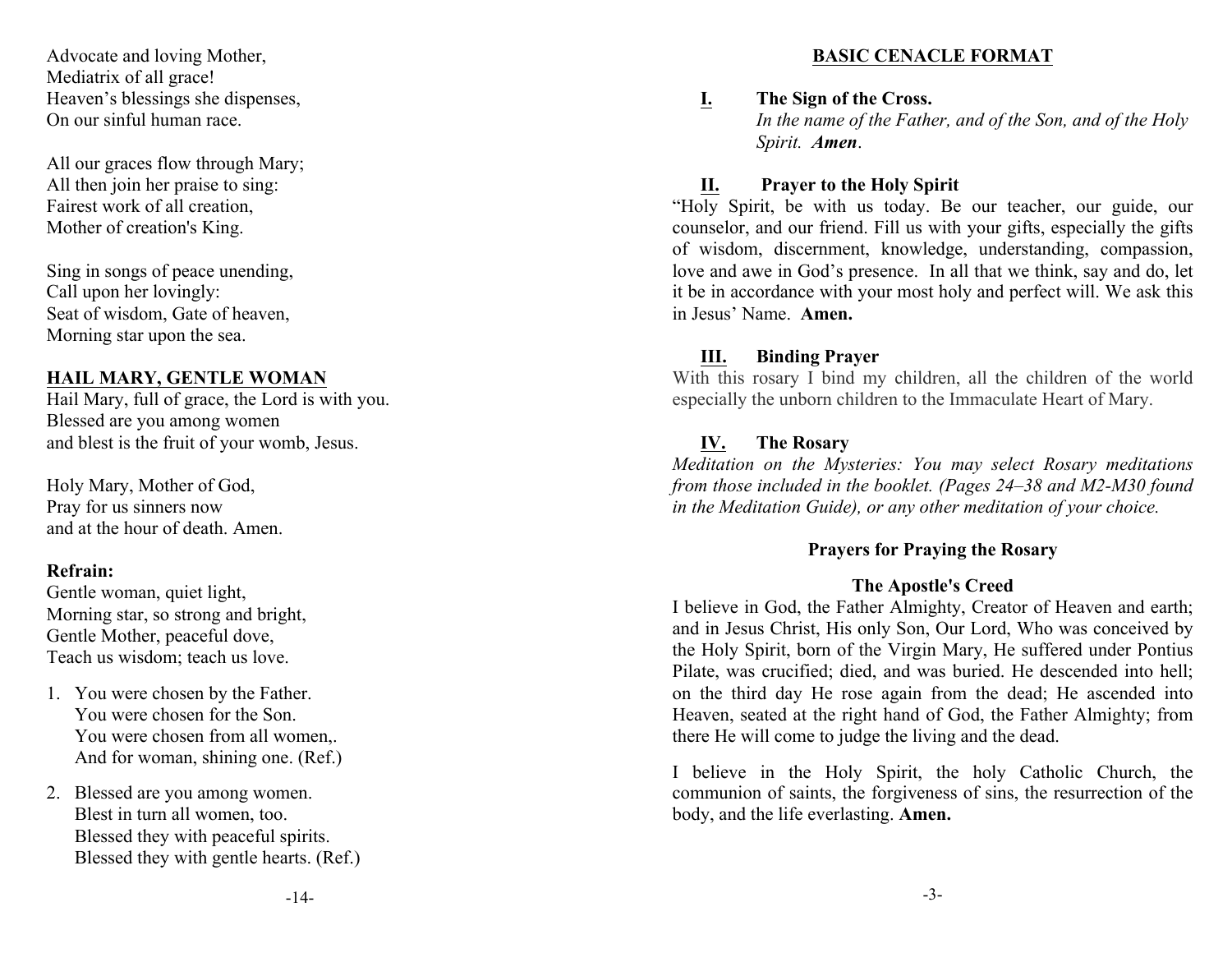## **Our Father**

Our Father,+Who art in Heaven,+ hallowed be Thy name;+Thy Kingdom come, $+$  Thy will be done  $+$  on earth as it is in Heaven.

Give us this day + our daily bread;  $+$  and forgive us our trespasses  $+$  as we forgive those who trespass against us;  $+$  and lead us not into temptation, + but deliver us from evil. **Amen.**

## **Hail Mary**

Hail Mary, $+$  full of grace.  $+$  The Lord is with thee.  $+$  Blessed art thou amongst women, + and blessed is the fruit of thy womb,+ Jesus.

Holy Mary, Mother of God,  $+$  pray for us sinners, now  $+$  and at the hour of our death. **Amen.**

## **Glory Be**

Glory be to the Father,  $+$  and to the Son,  $+$ and to the Holy Spirit,  $+$  as it was in the beginning,+ is now, and ever shall be,+ world without end. **Amen**

## **Prayers after each decade**

O my Jesus, forgive us our sins, save us from the fires of hell and lead all souls to heaven, especially those most in need of Your Mercy.

Come Holy Spirit, come by means of the powerful intercession of the Immaculate Heart of Mary, Your well-beloved spouse.

O Sacrament Most Holy, O Sacrament Divine, All Praise and all thanksgiving, be every moment thine. Be every moment thine. (may be sung)

## **Prayers after the Rosary**

**Hail Holy Queen, Mother of Mercy,** hail our life, our sweetness and our hope, to thee do we cry, poor banished children of Eve; to thee do we send up our sighs, mourning and weeping in this valley of tears. Turn then most gracious Advocate, Thine eyes of mercy towards us, and after this, our exile, show unto us the blessed fruit of Thy womb, Jesus, O clement, O loving, O sweet Virgin Mary!

**Leader: Pray for us, O holy Mother of God.**

*Response: That we may be made worthy of the promises of Christ***.**

Glory be to God the Father. Glory be to God the Son. Glory be to God the Spirit. Glory to the Three in One.

## **OUR LADY OF FATIMA**

- 1. Dear Lady of Fatima, We come on bended knee. To beg your intercession For peace and unity. Dear Mary won't you show us The right and shining way. We pledge our love and offer you, A rosary each day.
- 2. You promised at Fatima Each time that you appeared, To help us if we pray to you To banish war and fear. Dear Lady on first Saturdays We ask your guiding hand, For grace and guidance here on earth And protection for our land.

## **DAILY, DAILY SING TO MARY**

Daily, daily sing to Mary. Sing with you her praises due! All her feasts, her actions honor, With the heart's devotion true.

Lost in wond'ring contemplation, Be her majesty confessed! Call her Mother, call her Virgin, Happy Mother Virgin blest!

She is mighty in her pleading, Tender in her loving care; Ever watchful, understanding, All our sorrows she will share.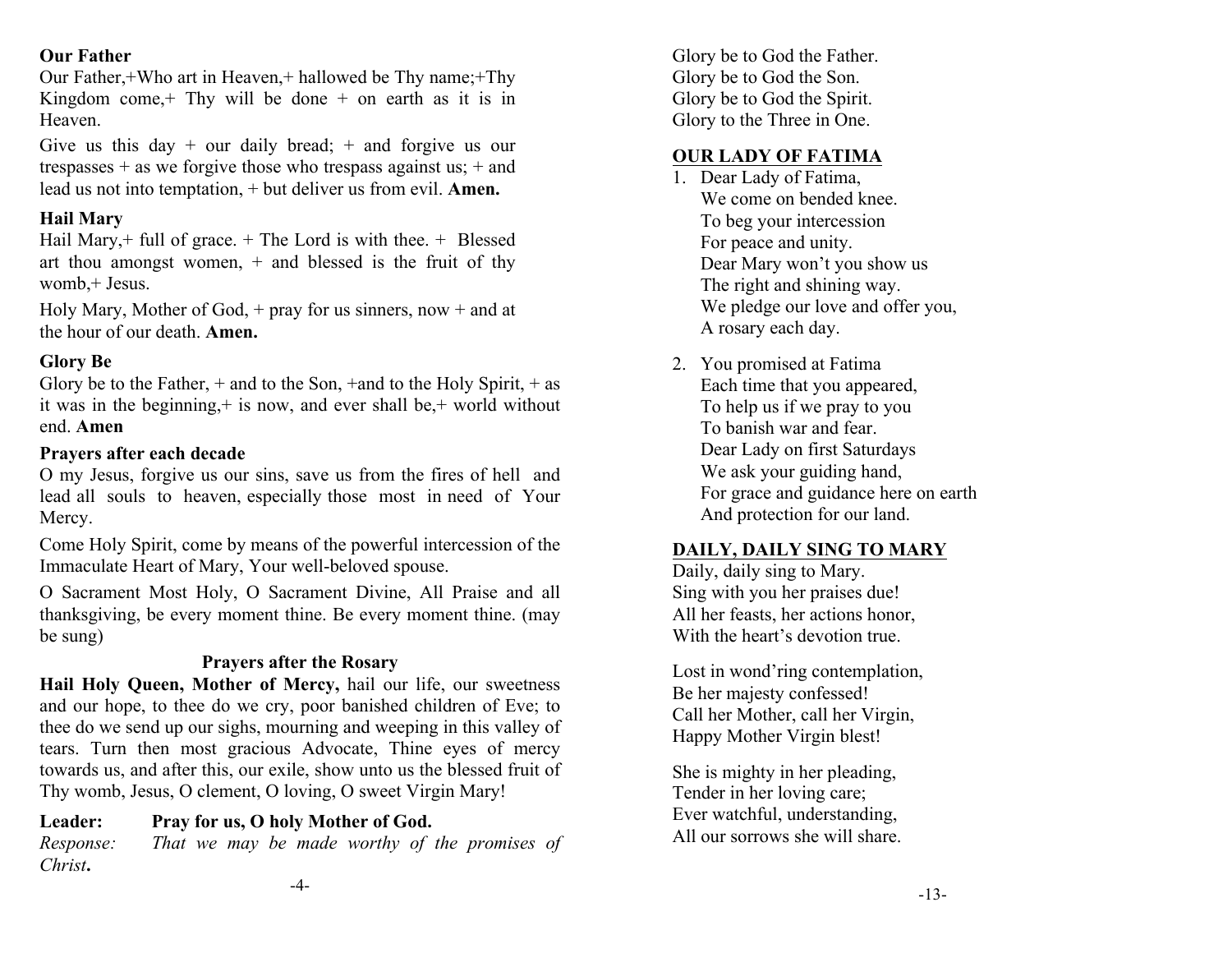## **IMMACULATE MARY**

#### **Refrain:**

Ave, Ave, Ave Maria! Ave, Ave, Ave Maria!

- 1. Immaculate Mary Your praises we sing, You reign now in splendor With Jesus our King. (Ref.)
- 2. In heaven the blessed Your glory proclaim On earth we your children Invoke your sweet name. (Ref.)
- 3. We pray for the Church, Our true Mother on earth. And bless, Holy Mary, The land of our birth. (Ref.)

## **SING OF MARY**

Sing of Mary, pure and lowly. Virgin mother, undefiled. Sing of God's own Son, Most Holy, Who became her little child.

Fairest child of fairest mother God the LORD, Who came to earth: Word made flesh, our very brother, Takes our nature by His birth.

Sing of Jesus, son of Mary. In the home at Nazareth Toil and labour cannot weary Love enduring unto death.

Constant was the love He gave her Though He went forth from her side: Forth to preach and heal and suffer, Till on Calvary He died.

## **Let us pray –**

O God, whose only begotten Son, by His life, death and resurrection has purchased for us the rewards of eternal life, grant, we beseech Thee, that meditating upon these mysteries of the most Holy Rosary of the Blessed Virgin Mary, we may imitate what they contain, and obtain what they promise, through the same Christ our Lord. Amen **.**

#### **Prayer to St. Michael** *–*

St. Michael, the Archangel, defend us in battle. Be our defense against the wickedness and snares of the devil. May God rebuke him, we humbly pray; and do you, O Prince of the heavenly host, by the power of God, cast into hell Satan and all the other evil spirits who prowl about the world seeking the ruin of souls. Amen **.**

## **V. Prayers for the Pope**

*One "Our Father", one "Hail Mary", and one "Glory Be…"*

**VI. Reading and Meditation on a message from the book,** "To the Priests…"

*- Moment of Silent Reflection -*

## **VII. Act of Consecration to the Immaculate Heart of Mary (for Religious and Laity)**

Virgin of Fatima, Mother of Mercy, Queen of Heaven and Earth, Refuge of Sinners, we who belong to the Marian Movement, consecrate ourselves in a very special way to your Immaculate Heart.

By this act of consecration, we intend to live, with you and through you, all the obligations assumed by our baptismal consecration. We further pledge to bring about in ourselves that interior conversion so urgently demanded by the Gospel, a conversion that will free us of every attachment to ourselves and to easy compromises with the world so that, like You, we may be available only to do always the will of the Father.

And as we resolve to entrust t o you, O Mother most sweet and merciful, our life and vocation as Christians, tha t you may dispos e of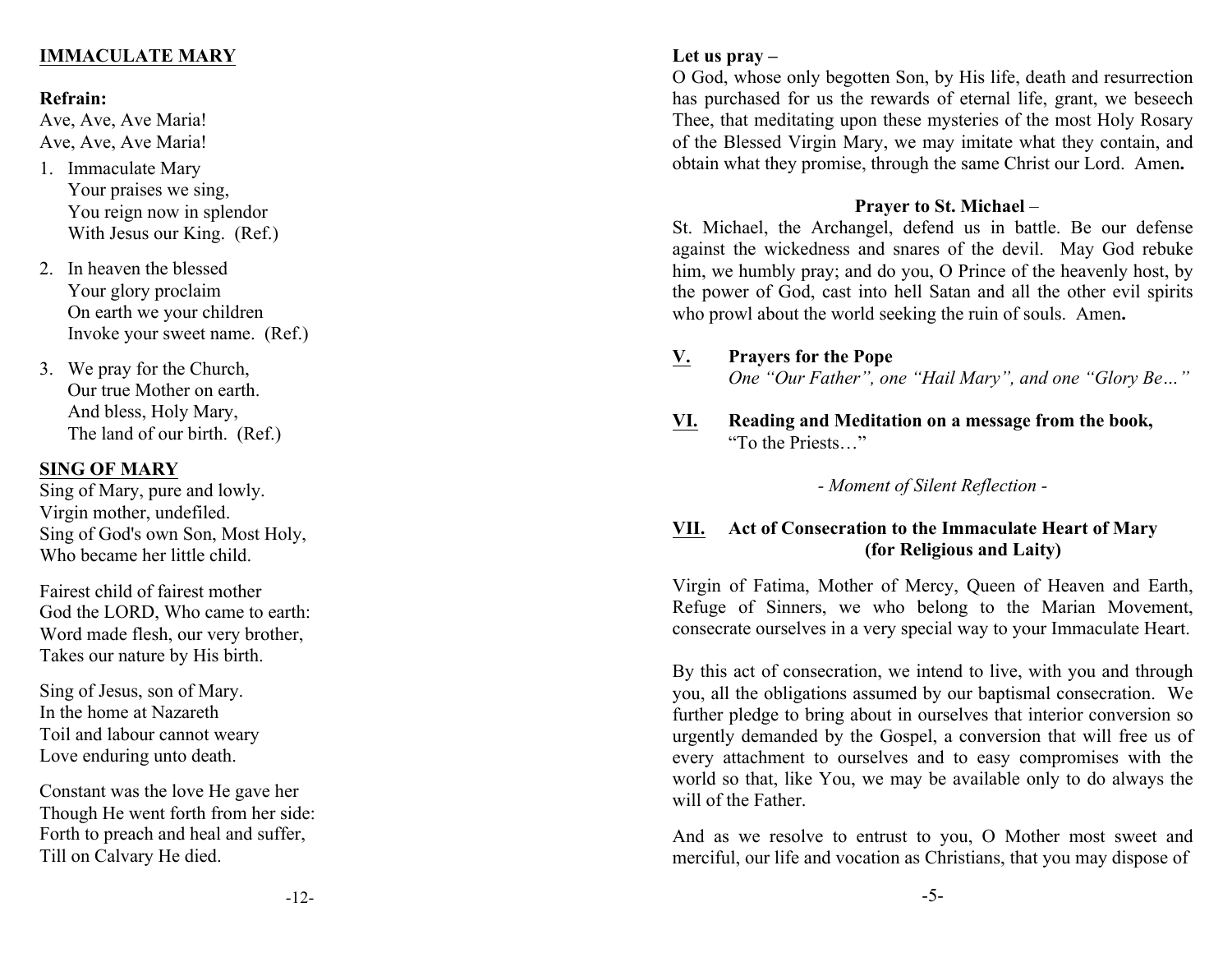it according to your designs of salvation in this hour of decision that weighs upon the world, we pledge to live it according to your desires, especially as it pertains to a renewed spirit of prayer and penance, the fervent participation in the celebration of the Eucharist and in the works of the apostolate, the daily recitation of the Holy Rosary, and an austere manner of life in keeping with the Gospel, that shall be to all a good example of the observance of the law of God and the practice of the Christian virtues especially that of purity.

We further promise you to be united with the Holy Father, with the hierarchy and with our priests, in order thus to set up a barrier to the growing confrontation directed against the Magisterium, that threatens the very foundation of the Church.

Under your protection, we want moreover to be apostles of this sorely needed unity of prayer and love for the Pope, on whom we invoke your special protection. And lastly, insofar as is possible, we promise to lead those souls with whom we come in contact to a renewed devotion to you.

Mindful that atheism has caused shipwreck in the faith to a great number of the faithful, that desecration has entered into the holy temple of God, and that evil and sin are spreading more and more throughout the world, we make so bold as to lift our eyes trustingly to you, O Mother of Jesus and our merciful and powerful Mother, and we invoke again today and await from you the salvation of all your children, O clement, O loving, O sweet Virgin Mary.

## **Act of consecration to the most Blessed Virgin Mary (For Young People)**

Virgin of Fatima, my dearly beloved Mother, I who belong to the Marian Movement of Priests, Consecrate myself today, in a very special way, to your Immaculate Heart.

By this solemn act, I offer my whole life to you; my heart, my soul, my body and especially this time of my youth in which I am now living.

Guide me along the way that Jesus has traced out for us: the way of love, of goodness and of sanctity.

## **HAIL HOLY QUEEN**

Hail, holy Queen, enthroned above, O Maria! Hail, Mother of Mercy and of Love, O Maria!

O Gate of Life, we honor thee, O Maria! Our joy, our hope, and Heaven's key, O Maria!

O Mary, hasten with thine aid, O Maria! Most gentle, loving, joyous Maid, O Maria!

And when our life on earth is done, O Maria! Then show us Christ, thy holy Son, O Maria!

## **Refrain:**

Triumph, all ye Cherubim, Sing with us, ye Seraphim, Heav'n and earth resound the hymn: Salve, Salve, Salve Regina!

## **HAIL QUEEN OF HEAVEN**

Hail, Queen of Heav'n the Ocean Star! Guide of the wanderer here below! Thrown on life's surge we claim thy care, Save us from peril and from woe. Mother of Christ! Star of the Sea! Pray for the wanderer, pray for me.

O gentle, chaste and spotless Maid, We sinners send our prayers through thee; Remind thy Son that He has paid, The price of our iniquity.

Virgin most pure, Star of the Sea, Pray for the sinner, pray for me. And while to Him who reigns above In Godhead one, in Persons three,

The source of life, of grace, of love, Homage we pay on bended knee, Do thou, O Queen, star of the sea, Pray for thy children, pray for me.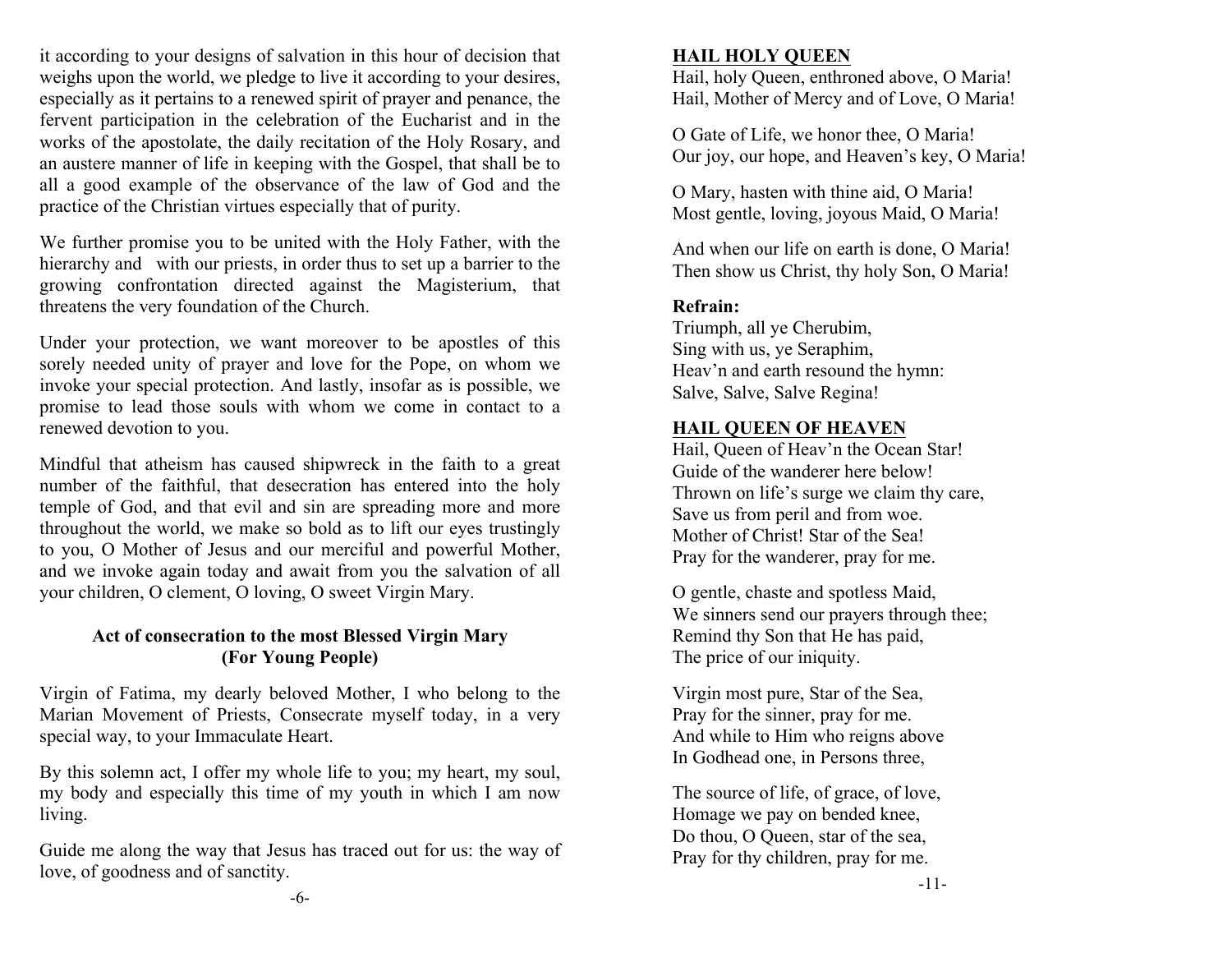## **MOTHER DEAREST, MOTHER FAIREST**

Mother dearest, Mother fairest, Help of all who call on thee. Virgin purest, brightest, rarest Help us, help, we cry to thee.

Lady, help in pain and sorrow, Soothe those racked on beds of pain. May the golden light of morrow Bring them health and joy again.

## **Refrain:**

Mary, help us, help, we pray. Mary, help us, help, we pray Help us in all care and sorrow. Mary, help us, help, we pray.

## **ON THIS DAY, O BEAUTIFUL MOTHER**

## **Refrain:**

On this day, O beautiful Mother, On this day, we give thee our love. Near thee, Madonna, fondly we hover, Trusting thy gentle care to prove

- 1. On this day we ask to share, Dearest Mother thy sweet care; Aid us ere our feet astray. Wander from thy guiding way.
- 2. Queen of angels, deign to hear Lisping children's humble prayer; Young hearts gain, O Virgin pure, Sweetly to thyself allure.

Help me to flee from sin, from evil and from egoism, and to resist temptations to violence, to impurity and to drugs.

I promise you to go to confession often and to receive Jesus into my heart as my spiritual food of life, to observe the commandments of God, to walk along the road of love and of purity, and to recite the holy rosary daily.

I want you to be a witness of unity by my great love for the Pope, for my bishop and for my priests.

I love you, O sweetest Mother of mine, and I offer you my youth for the triumph of your Immaculate Heart in the world .

## **VIII. Closing Songs**

*Pages 8 – 16*

## **IX. Blessing of Mary Help of Christians**

Leader: Our help is in the name of the Lord. Response: Who made heaven and earth. Hail Mary, etc.

Antiphon: We fly to your patronage, O holy Mother of God. Despise not our petitions in our needs, but deliver us always from all dangers, O glorious and blessed Virgin.

| Leader:              | Mary, Help of Christians.                                  |
|----------------------|------------------------------------------------------------|
| Response:            | Pray for us.                                               |
| Leader:<br>Response: | O Lord, hear our prayer.<br>And let our cry come unto you. |
| Leader:              | The Lord be with you.                                      |
| Response:            | And with your spirit.                                      |

## **Let us pray:**

Almighty and everlasting God, who, by the cooperation of the Holy Spirit, made ready the body and soul of the glorious Virgin Mother Mary to be a fitting dwelling for your Son. Grant that we who  $-7$ -